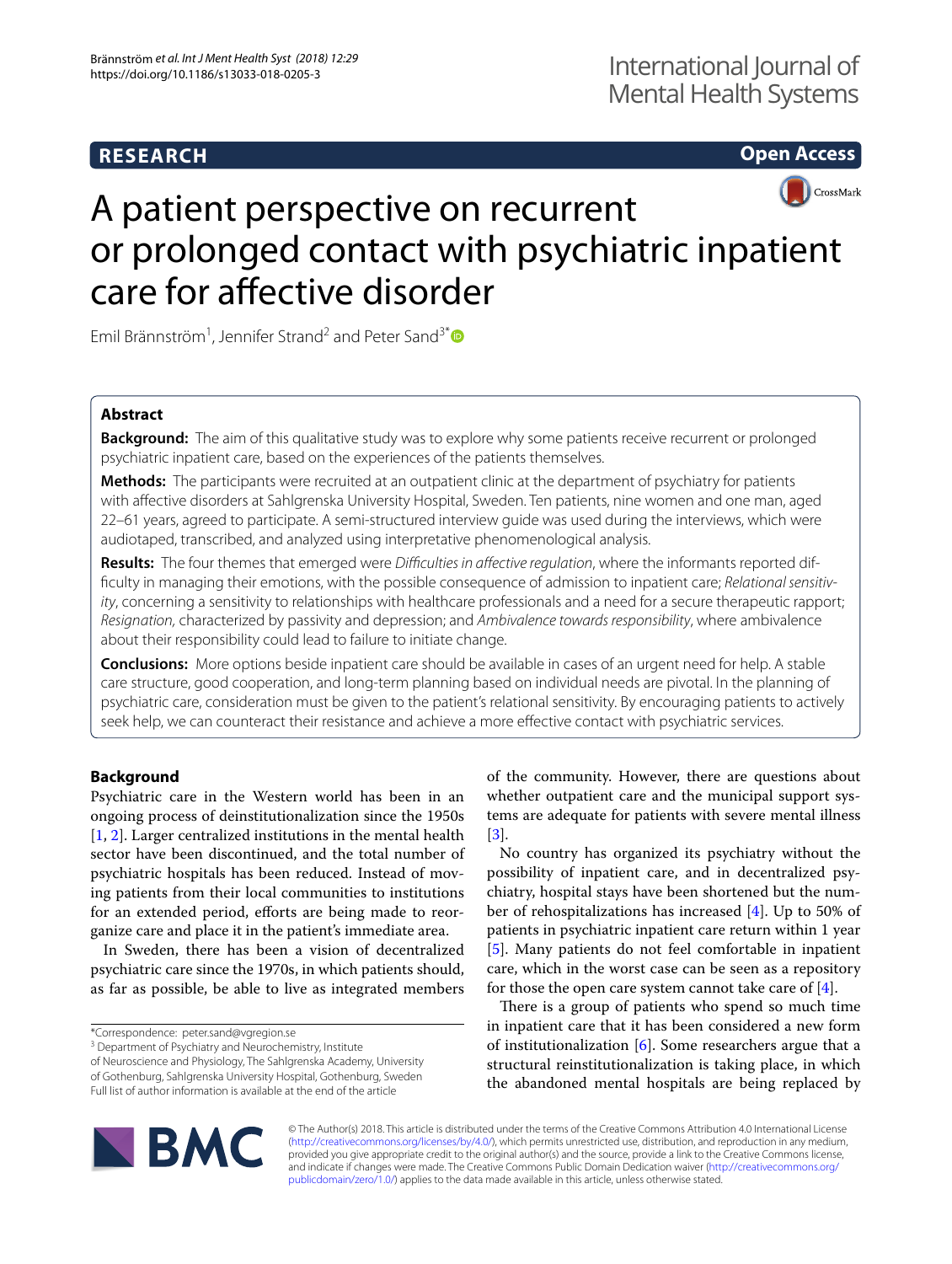other institutions, with an increasing number of beds in forensic psychiatry wards, prisons, and supportive housing  $[2]$  $[2]$ . The high rate of rehospitalization in inpatient care is due in part to lack of care and support, and to the absence of a sense of belonging to society [[7\]](#page-9-6). Systematic reviews have described how a well-developed outpatient and support system can reduce rehospitalizations [[8,](#page-9-7) [9](#page-9-8)]. However, the fact that rehospitalizations only decreased to a certain extent was interpreted as an indication that some patients with certain conditions will always need hospital care. Alternative crisis resolution or management in a homelike environment with access to mobile emergency teams can be more cost-efective, rewarding, and popular alternatives to inpatient care for many patients in crisis  $[10-13]$  $[10-13]$  $[10-13]$ . However, it is believed that these efforts should be seen as a supplement to inpatient care, as some patients do need hospital care when their condition is more severe.

#### **Risk factors**

There seems to be a group of patients who are treated more extensively in inpatient care than would be justifed on the basis of the psychiatric clinical picture. As this may indicate an inadequate health care system causing patient sufering, extensive research has been conducted over the last 30 years on risk factors for rehospitalization [[5\]](#page-9-4). In a review investigating causes of rehospitalization, clinical risk factors such as schizophrenia, personality disorder, and addiction were found, but also social factors such as education and network, and care-related factors such as accessibility and continuity [\[6](#page-9-5)]. One study found that lack of support or negative emotions from the patient's family and social network was a key factor behind rehospitalization  $[14]$  $[14]$ . In another study the role of the care system was investigated, and poorly planned discharges and lack of follow-up were identifed as risk factors [\[9](#page-9-8)]. A third study examined what distinguished patients who were recurrently treated in inpatient care and found risk factors such as chronic illness states, addiction, lack of social network, and social isolation [\[15](#page-9-12)]. In a follow-up study, the severity of the illness was found to be the underlying risk factor that distinguished this patient group [\[16](#page-9-13)]. One study used a statistical model that would better refect the recurrent progress of mental illness; the study found that an increased risk of rehospitalization was associated with the diagnosis of schizophrenia and personality disorder, addiction, low level of education, living alone or in the metropolis, unemployment, and low levels of functioning at discharge [[17](#page-9-14)].

Diferent studies have highlighted various factors that could lead to recurrent hospitalization, with sometimes contradictory variations in clinical, social, and healthrelated fndings. Despite considerable eforts, research has not succeeded in fnding a unique risk factor, or agreed on a single explanatory model  $[5]$  $[5]$ . The only consensus regarding risk factors for future rehospitalization appears to be for the factors severity of the illness and previous frequent hospitalizations [[5](#page-9-4), [18](#page-9-15)], fndings that may be of limited clinical value. Moreover, the patients who are hospitalized frequently have many variables in common with those who are not, and there are few factors that separate the patient groups in studies [[16\]](#page-9-13).

# **Patients' perspectives on recurrent or prolonged inpatient care**

Webb et al. [[16](#page-9-13)] argued that there are scientific challenges in the search for general risk factors for rehospitalization, as the studies often difer in methodology, definitions, and examined care systems. The failure of previous research to fnd obvious reasons for recurrent or prolonged inpatient care is made worse by the lack of qualitative research and studies of the patient's perspective on the problem [[6](#page-9-5)]. Psychiatry difers from other areas of healthcare, since the cause of psychiatric illnesses is more contextual and individual, and clear quantifable and causal relationships are rarely found. The fact that different studies have found different causes of prolonged inpatient care suggests that this is a complex problem that depends on the context. When dealing with contextual issues, qualitative research is valuable for gaining understanding [[19](#page-9-16)].

Smith [[18](#page-9-15)] investigated how the perceived problems of a group of patients contributed to their rehospitalization into inpatient care. Patients described that inadequate support or conficts within the family or social network are central causes, but also unsafe housing and relapse in addiction. However, the main risk factors suggested by the patients as obstacles to the care they needed were healthcare issues: they lacked a point of contact in the healthcare services and reported inadequate response, accessibility, and continuity. Mgutshini [[5](#page-9-4)] compared patients' perspectives on rehospitalization in inpatient care with those of healthcare professionals, and reported that many patients emphasized situational factors such as isolation, exclusion, and inadequate support from the environment. In contrast, the healthcare professionals focused largely on medical factors, such as lack of compliance with treatment, diagnosis, or addiction. Patients also expressed contextual understanding and that social stressors often triggered crises. The study indicates that there are no clear reasons for the problem of rehospitalization in inpatient care, but shows the importance of understanding the patient's perspective and context.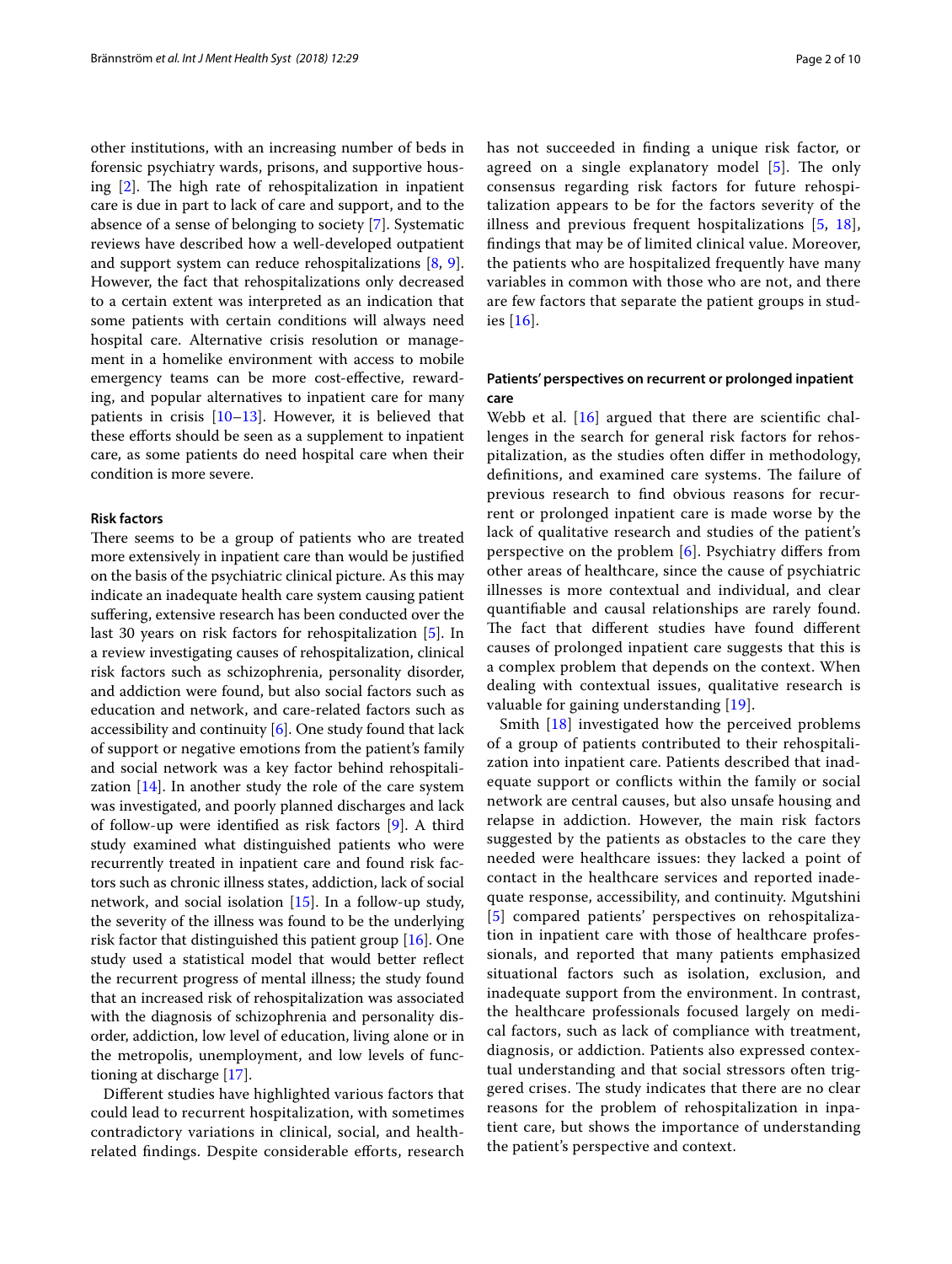#### **Aim**

Existing research shows ambiguous results concerning which patients are at risk of excessive inpatient care and for what reasons. Recurrent or prolonged hospitalizations are rarely motivated as the best treatment for the psychiatric illness, suggesting a defcient care system that causes sufering and impaired quality of life for the patients; furthermore, these hospitalizations incur high costs and reduce the number of inpatient beds available for other patients who are in need of inpatient care. More studies based on the patients' own perspectives could enhance our understanding of the problem and improve the way healthcare meets these patients' needs. Consequently, the aim of the study was to explore why some patients receive recurrent or prolonged psychiatric inpatient care, based on the experiences of the patients themselves.

# **Methods**

# **Participants**

The participants were recruited at an outpatient clinic at the department of psychiatry for patients with afective disorders at Sahlgrenska University Hospital, Sweden. Ten patients, nine women and one man, aged 22–61 years, participated.

Seven of the participants were in the care of the personality syndrome team, including patients with personality disorders and the remaining three were in the care of the anxiety and depression team. Patients includes in the study were diagnosed with either depression, anxiety or personality disorder. Patients with psychosis or addiction do not attend the outpatient clinic. All participants were assessed as in need of care between October 2015 and October 2016, on the basis of the number of visits to the psychiatric emergency department, the number of admissions to inpatient care and the number of care days. The number of visits to the psychiatric emergency department for the participants varied between 0 and 14 (median  $=$  4). The number of inpatient admissions varied between 2 and 12 (median  $=$  5). The number of care days ranged from 25 to 155 (median =  $85.5$ ).

# **Data collection**

A semi-structured interview guide was used during the interviews. The interview guide was created in the light of previous research, to cover the most relevant areas for the purpose of the study: psychiatric problems, the experience of psychiatric care, the acute crisis, the social situation, and the informant's thoughts on healthcare. The structure of the standard interview guide was aimed at gaining a picture of the perceived life-world of the informants [\[20](#page-9-17)].

#### **Procedure**

The participants were asked to attend the interview at their current clinic, and nine did so. The tenth interview was conducted in the participant's home. The face-toface interviews were conducted in January and February 2017 and lasted between 55 and 80 min. In-depth followup questions were used to elicit more detailed responses. The interviews were performed according to the principles described by Kvale and Brinkmann [\[20](#page-9-17)], with an openness to the perspective of the informants and an active deepening of their responses, in order to obtain a rich description of their experience of the investigated phenomenon.

#### **Data analysis**

The interviews were audiotaped, transcribed, and analyzed using interpretative phenomenological analysis (IPA), which is considered a useful method for clarifying the informant's perspective  $[21]$  $[21]$ . IPA focuses on exploring how people experience and understand important aspects of their lives. The main theoretical basis for IPA is phenomenology, which emphasizes the lived experience of a phenomenon as a core of knowledge of the phenomenon in question. The second theoretical basis for IPA is hermeneutics, which emphasizes the interpretative nature of humans, and posits that experiences arise in a meaningful context that needs to be taken into account. An interpretative phenomenological analysis is conducted with an awareness of these two aspects of a phenomenon, moving between an exploration of the individual's experience and an analysis of how it is interpreted, both by that individual and by the researcher.

The interviews were analyzed according to methodological guidelines for IPA  $[21]$  $[21]$ . The interview transcripts were frst read through several times to become familiar with the informant's perspective, and then analyzed one at a time, Subsequently, descriptive comments, with phenomenological focus, were written in the right margin. In the next step, these experiences were interpreted, and more abstract concepts were written in the left margin. The conceptual comments were collected in a single document and grouped in preliminary themes. A "mind map" was constructed in order to have an overview for patterns between the diferent themes, allowing a thematic structure to be created for each interview. The analysis then continued according to the guidelines [[21](#page-9-18)] with the next interview, with a systematic focus on its individual nature, so as not to be unduly afected by the analysis of previous interviews. When all the interviews had been analyzed, the individual thematic structures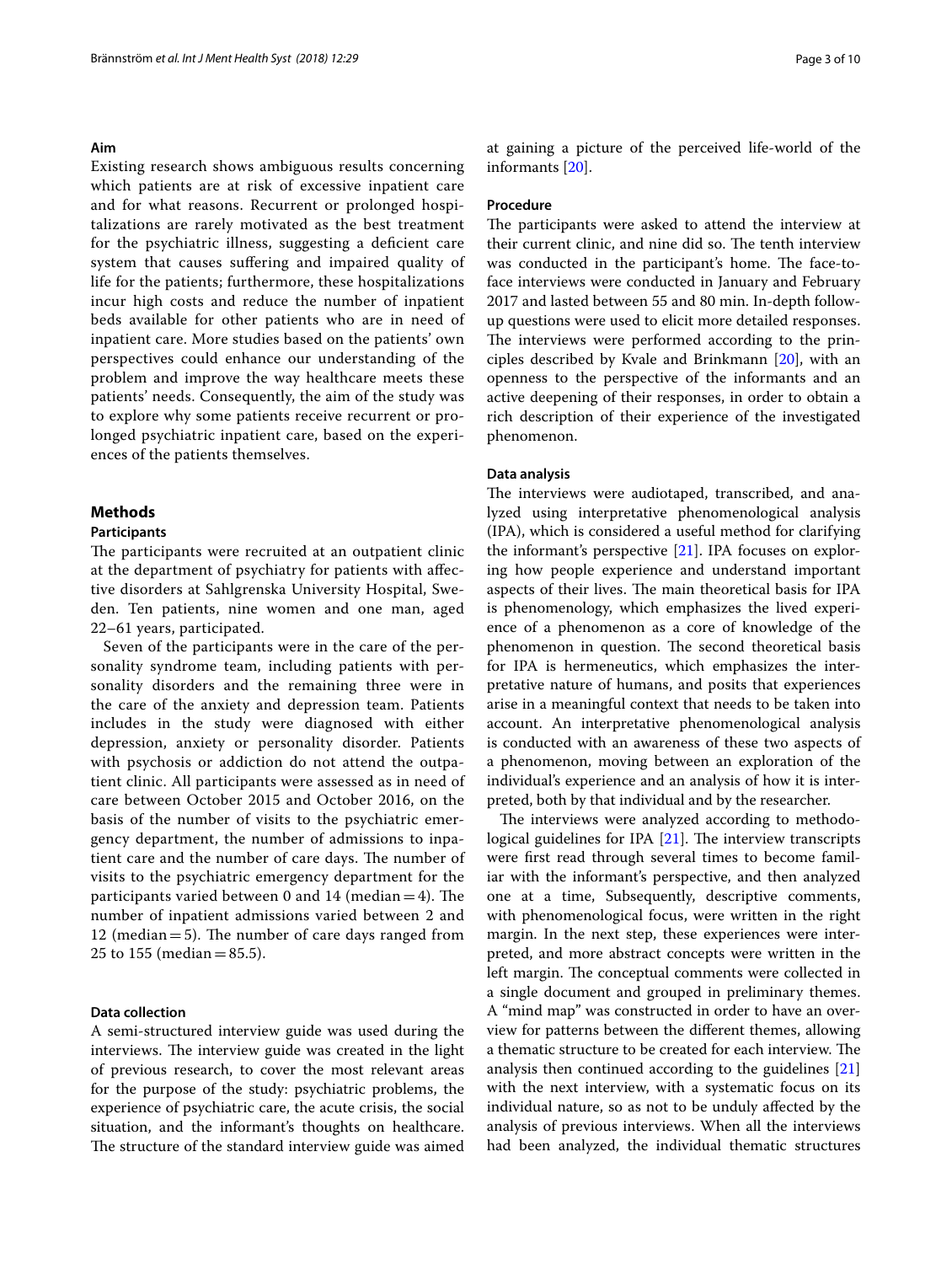were studied to find overall patterns in the material. The focus was on establishing a thematic structure that, based on all the interviews, conveyed something meaningful about the phenomenon, but was also grounded in individual experiences. Some themes appeared as pivotal, and both the diference between them and the similarity with the underlying subthemes became clearer. A frst theme structure was established and the result was then documented. During this writing process, the thematic structure was further clarifed. Some themes and subthemes lacked homogeneity, others could be merged, and fnally the thematic structure presented below was created.

# **Results**

In this study, the thematic structure (see Table [1\)](#page-3-0) refers to the central psychological phenomena as the stories of the informants were perceived. In the description of the subthemes, individual examples are then given as illustrations of what can happen when a person with this problem or need meets the psychiatric care providers. The ambition has been to describe something in general in the informants' stories, and to express the individual experiences within the framework of this overall structure.

# **Difculties in afect regulation**

All informants reported some kind of mental fragility as a more or less central problem in their lives, and as something that frequently triggered more urgent care needs. Most informants described mental crises that they had difficulty handling on their own, with a deteriorating mental state that often led to loss of emotional control and breakdown, which placed them at risk of hospitalization. The underlying problem is best described as

#### <span id="page-3-0"></span>**Table 1 Overview of the thematic structure**

| Themes                            | <b>Subthemes</b>                                                                                                                                                |
|-----------------------------------|-----------------------------------------------------------------------------------------------------------------------------------------------------------------|
| Difficulties in affect regulation | Inadequate access to<br>psychiatric care<br>Limited continuity of care<br>The importance of con-<br>versational supportive<br>therapy<br>Passive inpatient care |
| Relational sensitivity            | Unsatisfactory encounters<br>Destructive actions                                                                                                                |
| Resignation                       | Insufficient active care                                                                                                                                        |
| Lack of responsibility            | Inner resistance and inad-<br>equate support<br>Insufficient quidance                                                                                           |

The themes describe the psychological problems of the informants, and the subthemes describe the challenges that may arise in the course of psychiatric care

difficulties in affective regulation, where the informants reported difficulty in managing their emotions. The four subthemes describe how difficulty in affect regulation and insufficient individual support are likely to lead to hospitalization.

# *Inadequate access to psychiatric care*

Many informants experienced a lack of access to psychiatric care as a central problem, expressing frustration that it was difficult to get the help they needed in situations of mental crisis. They described how a difficulty in afective regulation could escalate into a situation that resulted in hospitalization. Many expressed a wish for help in situations causing psychological distress before reaching the stage of needing protection, that is, a level of care between outpatient visits and inpatient care.

*You are taken seriously only when you have taken an overdose, it has to go so far before you get help. Sometimes you want help to avoid sinking as deep as you can go, but that help does not turn up before then, it becomes like a limbo land, where you are all alone and wait for it to explode.*

Several informants expressed a need for other forms of emergency care than inpatient care, and suggested that alternatives such as emergency calls could be of great help.

*One night when you are in bed and have masses of anxiety and have picked up tablets from the pharmacy and feel that, well, there is one more alternative, I can actually call somewhere, or maybe they have a mobile team./…/In a dream scenario, that would have been something.*

## *Limited continuity of care*

Many informants described a low degree of continuity and structure in their contacts with the care services. They experienced that repeated changes of psychiatrists made this contact more complicated, and they described how each healthcare contact person made different assessments and plans for them. The informants described being allowed little participation in or understanding of intervention decisions, and a lack of continuity with other parts of their care provision. They also mentioned how this kind of ambiguity contributed to an experience of uncertainty in situations of mental stress, which further complicated the afect regulation and risk of deterioration.

*The majority of my contact with psychiatry, both in outpatient care and inpatient care, have been evaluations based on very short input from my side and*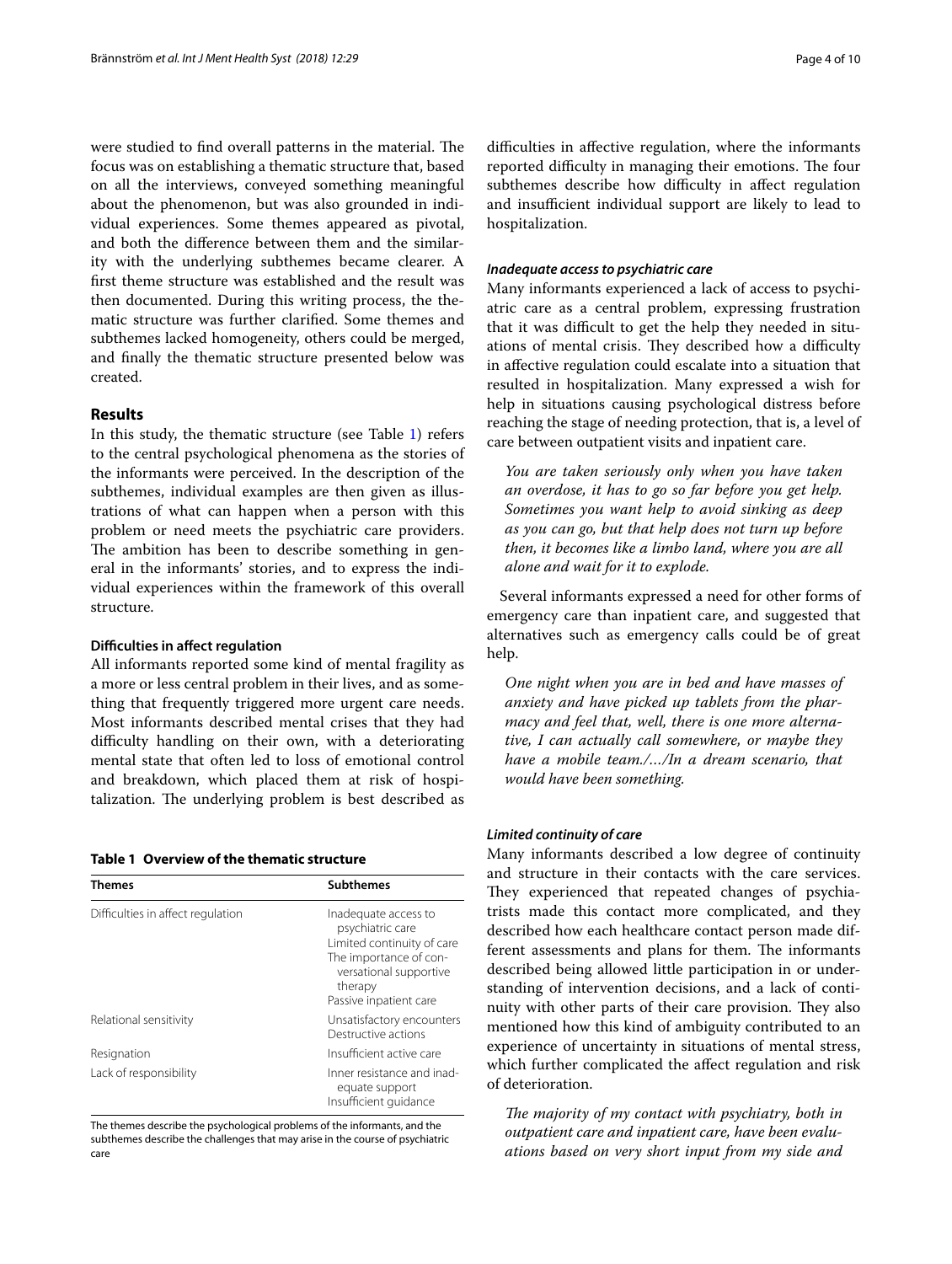# *very quick decisions from the healthcare provider.*

One informant, unlike most others, described better contact with healthcare and a sense of security as a result of concrete planning. The informant described how the team worked in a coordinated manner and in dialogue with him, went through his diferent needs; and he described how that involvement made him feel safer in asking for the help he needed and therefore felt he had the power and motivation to work for a change. His experiences illustrate the perceived diference it makes to have a higher degree of continuity and structure in the contact with healthcare.

*Today, it feels like it has become a slightly bigger step forward with the contact here./.../The fact that the occupational therapist organizes job training and the contacts outside of healthcare, that we talk it through, it begins to move forward from that point of view./—/Because my occupational therapist will now be going on maternity leave, we have discussed a replacement for her./…/I will get a psychologist/…/ as the next step in this treatment between myself and outpatient care.*

#### *The importance ofsupportive therapy*

Many informants highlighted supportive therapy as something that helped them manage more challenging emotions on their own. They sometimes described how the therapy put their problems into perspective, but mainly they highlighted the supportive function. The informants felt that the regular therapy helped them to cope with stressful thoughts and feelings that would otherwise escalate, and that they could accommodate and tolerate stressful experiences if they had an appointment for supportive therapy. Moreover, several informants expressed the need for more treatment, both generally and during more difficult periods.

*If I can't talk to anyone about how I feel, I'll build it up within me, and then there will be a lot of catastrophizing, there will be a snowball efect, and everything will be chaos. Tat part has been important, to have someone who listens, and who you feel you are not burdening in the same way, I can say what I want.*

Most informants were pleased with the supportive therapy itself, but many asked for more, longer, or more available treatment, and did not fnd that the structure with 45 min sessions per week suited their needs. One informant described a fexible solution which had a supportive functioning.

*Since I got home [from the ward] I have seen [my* 

*therapist] more often and it has worked well. I have not had to seek refuge in the hospital, and I know I'll meet [my therapist] again in 3 days.*

# *Passive inpatient care*

One subtheme that was considered to be particularly relevant in this study was the informants' recurring descriptions of a passive inpatient care that they perceived to be of limited help. Several informants described hospitalizations where neither active treatment nor support had been initiated in preparation for discharge, which seemed to increase the risk of rehospitalization, because of difficulties to regulate afects that led to the previous admission remained.

*There was no transfer process, you just got thrown out in some way, and then it became too scary, and nothing worked and I got anxiety from it, and then I got anxiety from lots of other things, and then it was just too much. I don't know why it continued in that way, I did not like being admitted, it was not that I longed to go back, but when it became uncontrollable, there was no other place to turn to.*

#### **Relational sensitivity**

Several informants expressed an emotional preoccupation with their relationship with healthcare professionals in addition to the substantial need for care. They described a sensitivity to the relationship and a need for a safe contact. Their relational sensitivity often interacted with difficulties in affect regulation in a complicated way, where difficult emotions partly highlighted a need for support and increased their sensitivity, which made it difficult to establish the safe relationship needed. Two subthemes emerged to describe how sensitivity to the relationship could increase the risk of hospitalization: the first subtheme highlights the difficulties that arose when psychiatric care failed to create the rapport required for a functioning care relationship; the second subtheme refects how the breakdown of healthcare encounters could escalate into destructive actions.

#### *Unsatisfactory encounters*

Several informants talked about recurrent situations in contact with psychiatric care, in which the two had diffculty building rapport, and where care was perceived to have failed to adapt to the patient's relational needs. The informants expressed a frustration about the inadequate meetings and felt misunderstood and not listened to; they described one-sided interactions in which they were not met in a mutual conversation. The more of these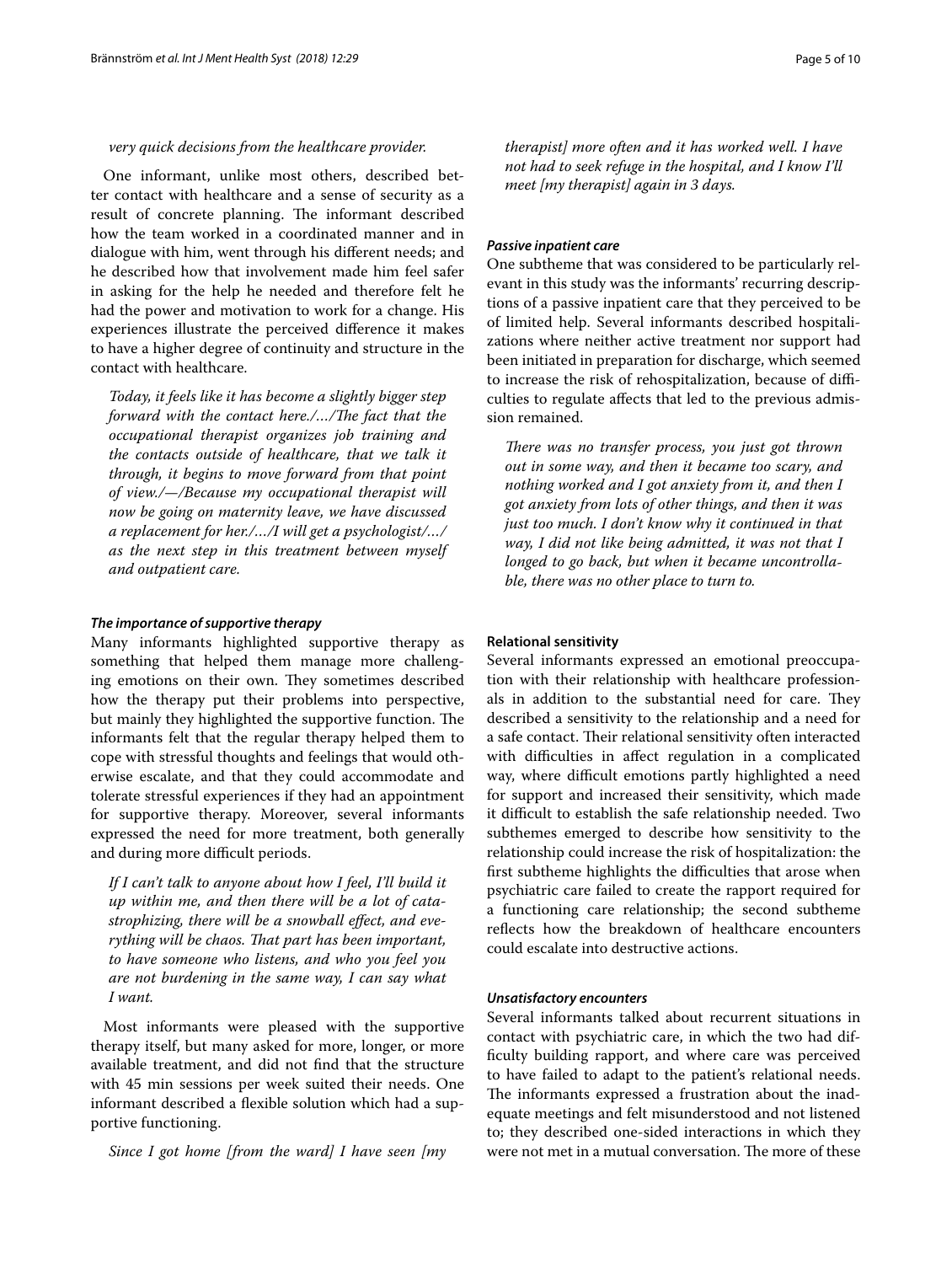types of meetings an informant described, the worse the healthcare was perceived to function.

*Tings that may be small, like wanting to get in touch with your psychologist, when it doesn't work, it adds a little to my heap of things./-/There have been so many changes in my contact with psychiatry, which has been difcult in several ways, it hasn't been difcult just because of the way I feel, but it has also been difcult as a result of the way I have been treated and not taken seriously.*

#### *Destructive actions*

The pattern of encounters reaching a deadlock could also escalate and lead to more destructive actions. Several informants described situations where they asserted their own perspective and the psychiatric care staf maintained theirs, without succeeding in changing the interaction or responding in a diferent way to the patient's point of view. These loaded situations could result in destructive actions, which were often intentional, leading to hospitalization. One informant gave an example of how drastic it can be in more difficult situations, when the healthcare professional does not succeed in creating a mutual discussion: in her frustration she expressed herself with action.

*Then I said, "you can't discharge me, I'm not feeling well," but they said, "but we don't see that there is a need for you to stay any longer." I got upset and cried, and said, "okay, then I discharge myself," and left and swallowed a bottle of pills/…/and they helped me to accident & emergency. So it was really tough that they didn't listen.*

# **Resignation**

Most of the informants' stories focused on problematic interactions with care or difficulties in managing their afect regulation. However, three informants had diferent experiences, where they did not have the same approach to the psychiatric healthcare services. Their stories were characterized by passivity and depression, and resignation appeared to be the fundamental difficulty. These informants expressed no great dissatisfaction with the availability of healthcare or with the contact itself, and they had difficulty expressing what they wanted.

The subtheme describes how this resignation, together with an insufficient active care provision, risks deepening the depression and necessitating inpatient care.

# *Insufficient active care*

Unlike many informants, who mainly described an oscillating anxiety, these informants spoke of a more constant

depressed mood that was difficult to influence. They experienced a resignation and hopelessness, and unlike the other informants, they rarely described themselves as seeking help. The psychiatric care services were relatively absent in their stories, and did not seem to have actively attempted to reach them in their most depressed state. This risked perpetuating their situation, leading to recurring depressive relapse and hospitalization. One informant who had never been voluntarily hospitalized to inpatient care said that, in her worsened condition, she did not want help and that she had difficulty believing in change.

*I have tried a lot of things, both medications and therapy, and nothing happens so I feel very resigned. I no longer believe that it will be fne, even though I wish for it I don't have the energy./…/I used to believe that it will be fne, but it feels so hard when it's not getting better.*

Another informant described a pattern that had persisted for several years, in which in a desperate resignation she took an overdose, hoping to get medical treatment in the psychiatric ward. The medicine she was given seldom made a diference, and her hope gradually changed to resignation that risks leading to new destructiveness. Thus, the psychiatric care service does not seem to have succeeded in reaching the patient more actively and changing this deadlock.

# **Ambivalence towards responsibility**

All informants reported some problems with taking responsibility for their own difficulties, such as seeking the help they needed, and taking into account their limitations and needs. This difficulty differs from the previously described difficulties because it was about situations that the informants increasingly needed to manage by themselves. Difficulties in taking responsibility could lead to further deterioration. Two subthemes emerged to describe how the insufficient responsibility of the patient could lead to hospitalization. One subtheme illustrates how seeking help is hampered by inner resistance and inadequate support; the other reflects how insufficient guidance makes it harder to overcome ambivalence towards long-term responsibility.

# *Inner resistance and inadequate support*

Several informants described how they could deny some of their limitations and difficulties, which could lead to mental setbacks and reduce the likelihood of making a constructive request for help. Many also felt a resistance to seeking help, as they were ashamed of their problems and worried about being rejected. Difficulties in accepting their problems and asking for help, combined with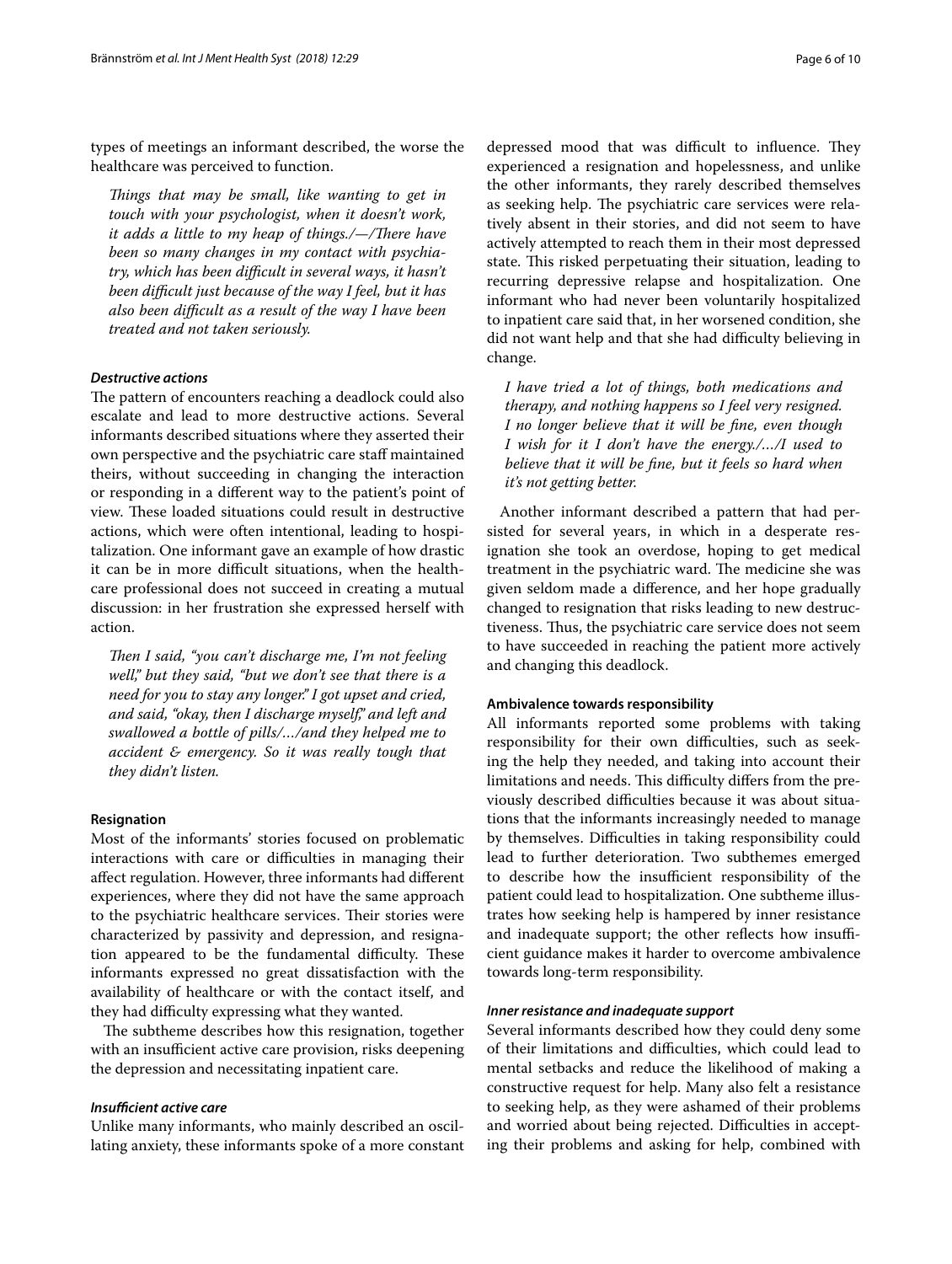an inadequate response from healthcare professionals, posed obstacles for those at risk of a deteriorating mood; eventually they would seek help in a more acute manner, which could result in inpatient care. Many informants described a more manifest opposition to seeking help, and the limited availability and sensitivity of the response from healthcare services strengthened their resistance, which risked them being pushed to destructive help seeking strategies.

*I don't want to take a place, it feels like I'm doing it unnecessarily, that I take up a place somebody else*  could have./-/It's very difficult to seek help, and *especially to the emergency department, and I would like someone to say, "it's fne that you've sought help, now we'll get to grips with this and try to make the best of the situation."*

#### *Insufficient guidance*

Several informants described situations where they needed to choose to resist destructive solutions, and where psychiatric care could afect the outcome to a limited extent. The informants seemed ambivalent about their responsibility and the efort required to act in a long-term constructive way, which increased the risk of the destructive processes of mental deterioration that could lead to inpatient care. A recurring narrative of many informants was that they did not get the support they needed in situations they could not master and that a good deal of their energy was consumed in trying to handle this. Where psychiatric care was available it did not seem to have guided them constructively in what they both could and needed to focus their energy on and do on their own. Several informants described situations where psychiatric care services had suggested particular actions, but they found it an efort to overcome their resistance to making the suggested changes.

*I really need to sleep for example, but when I'm in hypomania, the last thing I want to do is sleep, so that's a bit difcult, to succeed in doing what you're supposed to do and not giving up, that's what's hardest.*

One informant described difficulties in dealing with her concerns and needing a soothing response. She described how, in anxious times, she doubted her ability to take care of herself and acted self-destructively in order to be taken care of in the ward. This she regretted afterwards, when she "thought with my adult mind," as she phrased it.

*I take a relapse into the role of the patient,/…/in order to make things bloody easy. Not having to take* 

*responsibility, not having to think, not having to feel, but just to like slide along, but I don't want that kind of life.*

Several informants gave examples of how ambivalence is an inner process that is not easily accessible to psychiatric care professionals. One informant spoke of how studying, through the commitment it required, helped her to deal with her problems in a diferent way.

*Until then, I could have been ill any length of time, but since I began studying, well nowadays I don't actually want to be in hospital, or rather I don't have time because I'm going to take a home exam, I have something else.*

# **Discussion**

# **Need for structured support**

The difficulties in affect regulation was the central area of need described by the informants, combined with a risk of inadequate support producing a deteriorating mental state and inpatient care. The most explicit wish expressed by the informants was for an increased availability of emergency care when they were in urgent need of help, rather than having to become ill enough to be hospitalized; they wanted alternatives to inpatient care in these situations. This is similar to what was found in previous studies, where patients, based on their perceived needs in mental crisis, requested alternatives to hospital care, with safe environments, access to counseling support, involvement, and prompt accessibility [[10\]](#page-9-9). Other strategies to prevent hospitalization is acute mobile teams, or access to an emergency phone, both described as helpful in previous studies [[7,](#page-9-6) [22](#page-9-19)]. Research reviews provide an impression that such requests can work well in practice, as diferent mobile teams and enhanced crisis management in the home environment can serve as efective and appreciated alternatives to hospital care for up to 80% of the emergency cases  $[11–13]$  $[11–13]$  $[11–13]$  $[11–13]$ . Thus, it would be an important area of improvement for psychiatric care to provide alternative emergency support with good accessibility, in order to efectively address the needs of the patient group. It could also result in reduced pressure on emergency care and inpatient care, and enable better accessibility for those whose illness state requires inpatient care.

Overall, many informants expressed the need for increased support, in addition to emergency availability, and said that a lack of continuity and structure in their encounters with psychiatric care contributed to their difficulty in managing their mental illness. There has been criticism of a psychiatric system which, because of insufficient continuity, responds to crises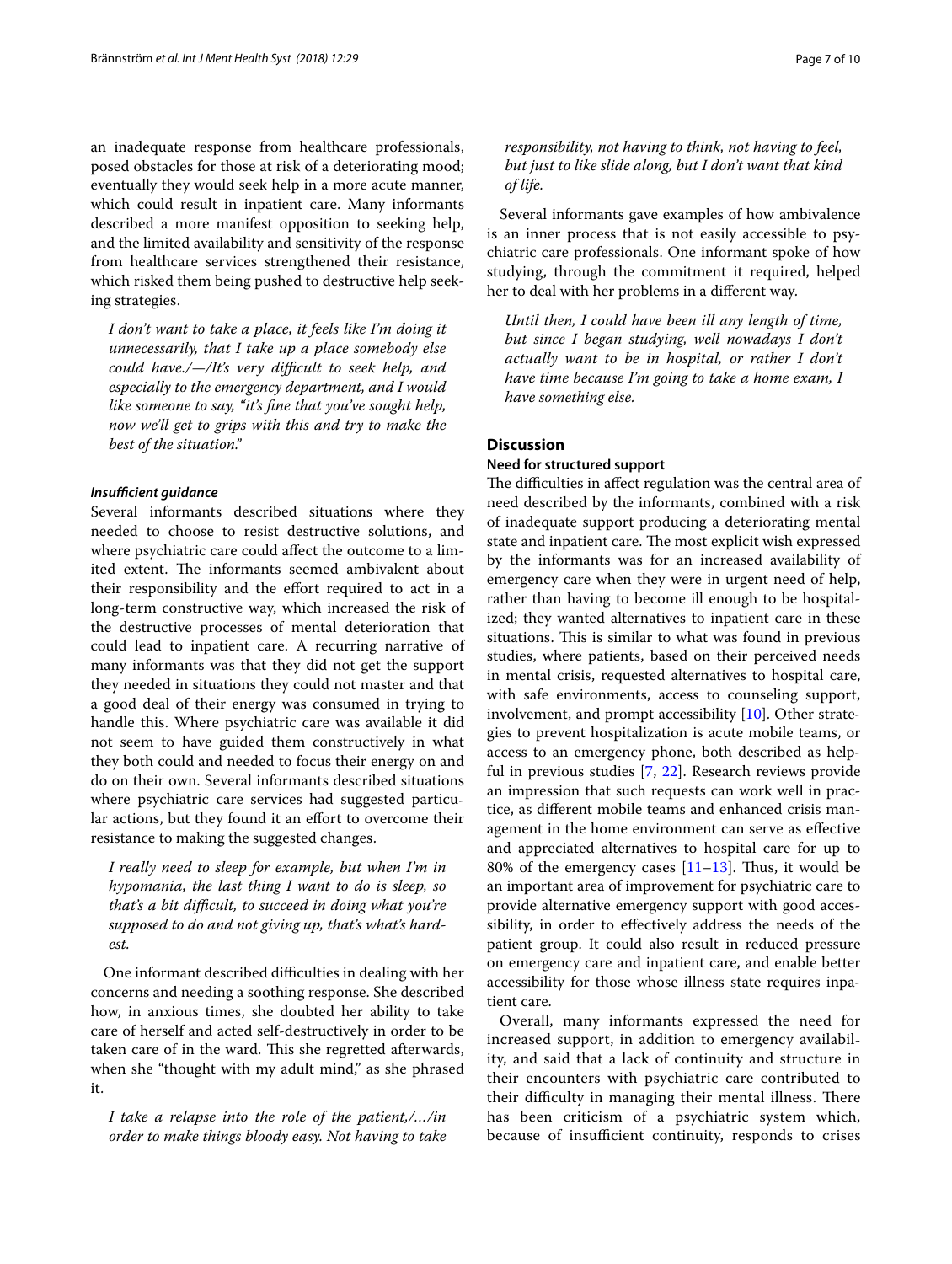with repeated hospitalization, where some researchers argue that more long-term and coordinated support such as case management is more efficient and helpful [[7](#page-9-6)]. Intensive case management has also been shown to reduce the extent of inpatient care  $[8]$  $[8]$  $[8]$ . Some patients are considered to have been left stranded in the wake of modern psychiatry, since the former institutions have not been replaced with a sufficiently developed system of community care and support, and the collaboration between psychiatric and community care, employment offices and social insurance organizations is lacking  $[1, 1]$  $[1, 1]$ [3\]](#page-9-2). Some researchers argue that these patients primarily need a coherent psychiatric care chain, where collaborating organizations work in coordination with all areas of need [[11\]](#page-9-20).

Psychiatry would probably stand to gain from focusing on the situation for this patient group, with an improved care structure and longer term planning based on individual needs. Increased access to psychotherapy is an initiative that could reduce the reliance on inpatient care, and there could be more active work in the inpatient setting to change the circumstances that contributed to the individual's hospitalization. An approach similar to case management, in which the diferent healthcare services cooperate to create a long-term sustainable situation with adequate support and care, based on the needs of the patient, could increase the patient's quality of life and be cost-efective.

#### **Need for a safe relationship**

Many informants described repeated meetings with healthcare professionals who showed inadequate mutuality, where they felt misunderstood and not listened to, and they expressed the need for safe relationships regardless of access to support activities. Research shows the importance of an adequate treatment alliance to achieve satisfactory treatment outcomes in psychiatric care [\[23](#page-9-21)]. In a study of what patients in both inpatient and outpatient settings considered to be good psychiatric care, both groups emphasized the quality of how they were treated as a person, and the importance of feeling understood  $[24]$  $[24]$ . Studies of patients for whom treatment efficacy has been low have emphasized the importance of clearly structured care, but also the importance of creating a safe relationship to be able to work therapeutically [\[25](#page-9-23), [26](#page-9-24)]. To get therapists to work actively to create a safe relationship with this patient group, and enable a constructive therapeutic relationship, is likely to be an important area of improvement for psychiatric care. It is necessary to work both with the support structures that the patient needs, and to establish the safe relationships within which a change is possible.

#### **Need for active care**

In the narratives of three informants, a resignation was prominent, and this subgroup of patients with more depressive disorders probably have somewhat diferent needs. These patients would benefit from a more active psychiatric care which takes responsibility for initiating change. Eforts aimed at an increased agency and a more active and social everyday life have been shown to lead to better self-esteem and increased quality of life for unemployed persons with severe mental health problems [\[27](#page-9-25)]. The commitment to push for a change needs to come from the outside, and it would probably be constructive to focus on breaking their resignation and stimulating their agency.

#### **Need for guidance**

Several informants described a tendency to deny their difficulties and resistance towards seeking help. Research has shown that barriers to treatment are a key question: where patients did not feel well-treated and cared for, they showed a resistance to seeking care when needed, and an increased risk of mental deterioration and forced hospitalization  $[18]$  $[18]$  $[18]$ . The informants in this study expressed something similar, and many did not seek help when they needed it because their resistance increased after having previously felt rejected and belittled. Increased availability would make it easier to seek the help they need, but many patients would also beneft from a more active welcome for those seeking help. Similarly, as an increased availability and continuity can be constructive and cost efective, encouragement to seek help could probably contribute to a more successful care experience for this patient group. It would likely reduce the risk of destructive behavior, and patients could be more efective cared for if they sought help at an earlier stage.

Several informants described an ambivalence towards the effort and the responsibility that came with demanding situations. In one of the studies of patients with low treatment efficacy, they were described how they frequently were ambivalent between wanting to be an independent person and a helpless patient  $[26]$  $[26]$ . This is similar to what several informants expressed in our study, as they struggled to independently use the techniques they had learned, but also found it difficult to seek help and distanced themselves from the helplessness they could present. It would probably be valuable for patients if psychiatric care could clarify this ambivalence, and guide them in what they need to do independently. Such a change most likely requires a safe relationship and a functioning support structure. Just as important as understanding patients' immediate need for psychiatric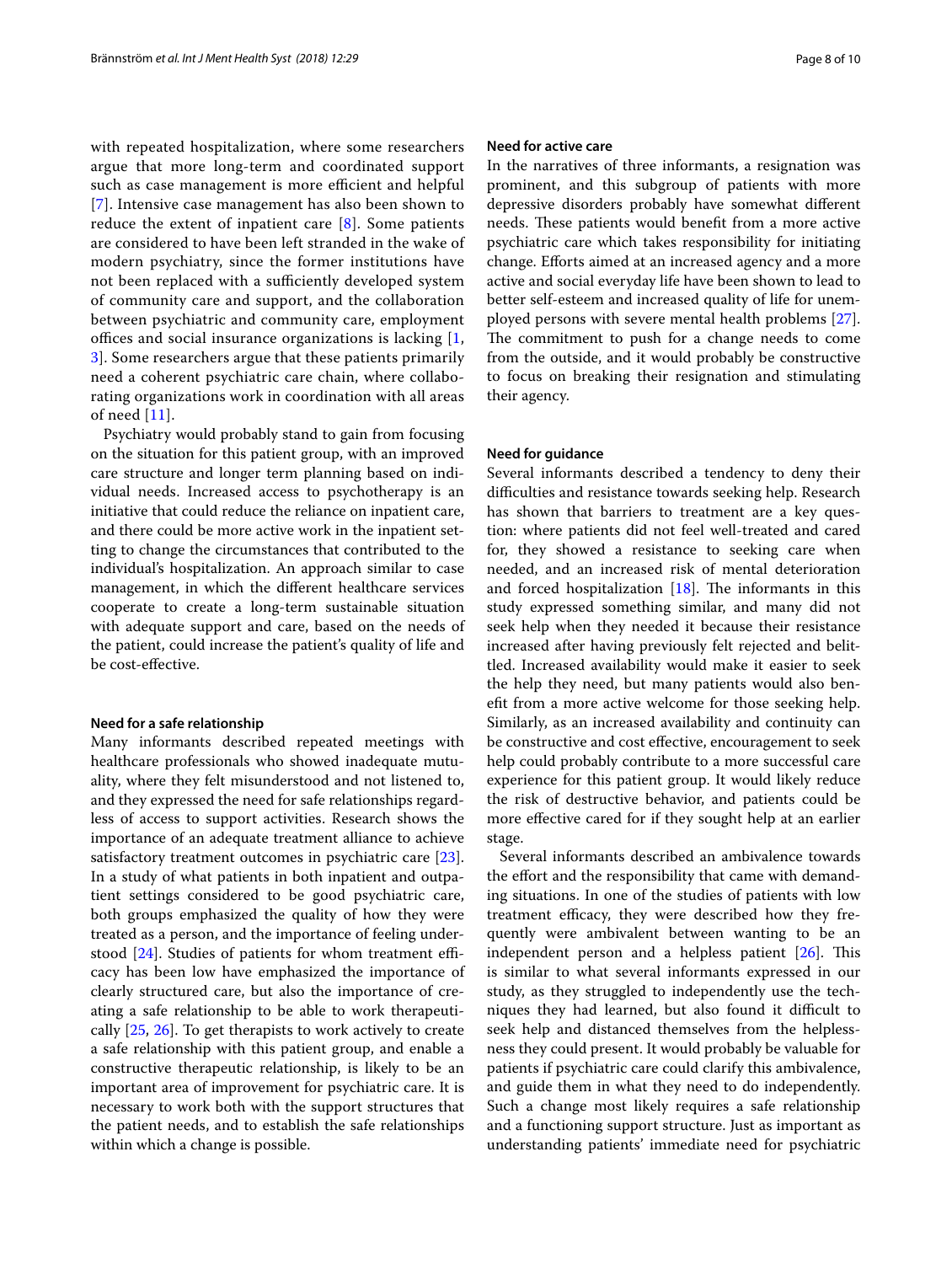support is to identify what challenges they will eventually need to deal with themselves. Providing patients with the support they need, as well as encouraging their own responsibility and efort where necessary, is likely to increase their ability to become more independent and to live as freely as possible.

# **Limitations and future research**

This study has some limitations that should be discussed. One was that fve potential informants, who had a history of a high degree of inpatient care, were reluctant to participate. It would have been interesting to share these patients' perspectives on the problem, since their needs were likely to be greater.

Another limitation is the number of participants. Although the aim of qualitative studies is not to generalize the results, it is important to point out that more participants could have contributed both to more nuanced fndings and to more in-depth understanding of recurrent psychiatric inpatient care. Since a majority of the participants in this study were women, a larger group of patients had made it possible to focus on possible variations related to gender. It should also be noted that a disproportionate majority of the participants were diagnosed with personality syndrome. A larger group of patients could have ofered richer experiences of frequent inpatient care from patients with other types of afective disorders.

It is important to point out that the participants' main problems were personality syndrome or depression and anxiety, and that their experiences of extensive inpatient care are likely to difer from those of patients with psychotic disorders or addiction. Even if inpatient care can be a necessary and helpful treatment for patients with afective disorders—as our participants shared experiences of—social issues and outpatient treatment seem to be essential for the wellbeing for this patient group. Inpatient care may more often be an important part of the health care system for patients with psychotic disorders or addiction regardless of contextual factors. It would be interesting to study the experiences of recurrent or prolonged inpatient care in these patient groups.

Another limitation of the study is the subjective nature of the analysis, in which the researcher in an interpretative phenomenological analysis inevitably creates one particular meaning from the material, among other possible meanings. One of the authors works as a clinical psychologist, and has psychological knowledge and clinical experience that constitutes an understanding that might influence the analysis. The motivation to improve patient care could potentially be a driving force for the analysis in the ambition of fnding meaningful patterns and potential solutions.

This study examined patients' perspectives on why they received so much inpatient care. It would be interesting to complement the patients' experiences with those of the healthcare staf, and to investigate how they perceive the problems. Another fnding that would be interesting to study further is the value of creating a safe relationship with this patient group. The creation of the clinical relationship is a complex phenomenon, yet only one party's perspective was investigated in this study. It would be useful to study more closely how the treatment of this patient group appears to the healthcare staff and what challenges and areas of improvement exist for them.

# **Conclusions**

In order to avoid deteriorating to the stage of needing hospitalization, more options besides inpatient care are needed in cases of an urgent need of help.

In order to create a sustainable situation over time, with adequate support and care, there is a need for a stable care structure, good cooperation, and long-term planning based on individual needs.

In the planning of psychiatric care, consideration must be given to the patient's relational sensitivity. This is often a prerequisite for breaking a cycle of conficts and misunderstandings, as well as achieving a safe environment and reciprocal conversation required for constructive encounters with psychiatric care.

By encouraging patients to actively seek help, we can counteract their resistance and achieve a more efective contact with psychiatric services, with less destructive behavior. The guidance may also assist in helping patients to take responsibility for the challenges they are facing.

#### **Authors' contributions**

EB contributed to data collection, data analysis and wrote the initial draft of the manuscript. JS contributed to the study design, qualitative data analysis and interpretation, and reviewed and revised the manuscript. PS conceived of the initial idea for the study, implementation and reviewed and revised the manuscript. All authors read and approved the fnal manuscript.

#### **Author details**

<sup>1</sup> Department of Psychiatry, Sahlgrenska University Hospital, Gothenburg, Sweden. <sup>2</sup> Department of Psychology, Gothenburg University, Gothenburg, Sweden.<sup>3</sup> Department of Psychiatry and Neurochemistry, Institute of Neuroscience and Physiology, The Sahlgrenska Academy, University of Gothenburg, Sahlgrenska University Hospital, Gothenburg, Sweden.

#### **Acknowledgements**

We would like to thank all the patients who participated in this study. Thanks should also go to Peter Asplund, Master of Science in Computer Science.

#### **Competing interests**

The authors declare that they have no competing interests.

#### **Consent for publication**

Consent was obtained from study participants for the publication of anonymized quotations.